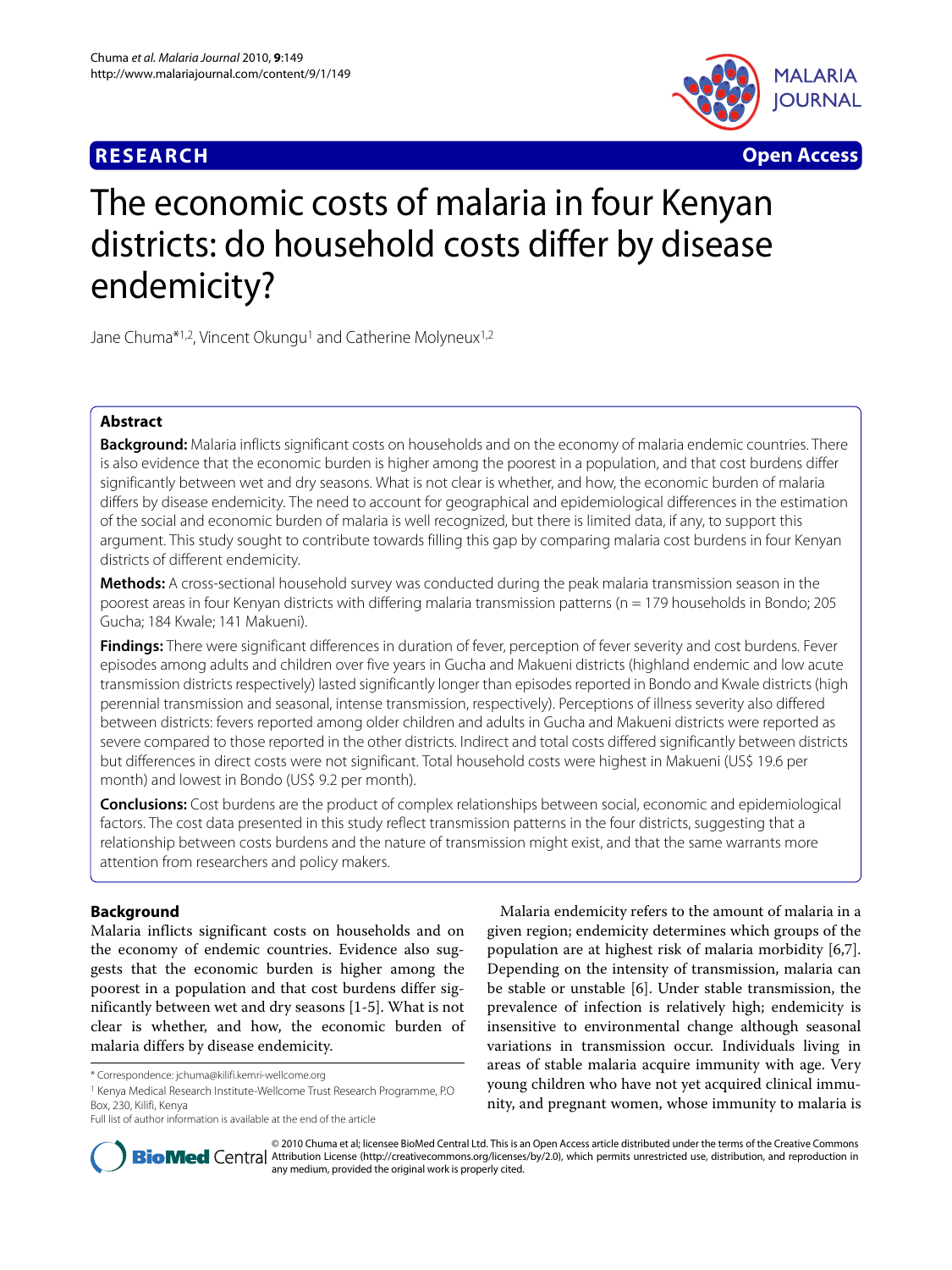temporarily impaired, are at highest risk of developing clinical disease [[6\]](#page-10-2). Settings with unstable malaria record high variations in prevalence, immunity is low and there is a high risk of malaria epidemic. In such settings, the lack of frequent exposure to malaria infection early in life delays the acquisition of immunity, and both children and adults remain at high risk of malaria disease when exposed [[6](#page-10-2),[7\]](#page-10-3). It is estimated that 60% of the African population live in areas with stable malaria transmission where significant immunity has developed by the age of five; 30 percent live in areas of seasonal transmission where immunity is gained later by the age of 10 years; and 10 percent live in areas of unstable transmission that are prone to epidemics. In 2007, 2.37 billion people globally lived in areas at risk of *Plasmodium falciparum* transmission; 1 billion lived under unstable malaria risk [[8,](#page-10-4)[9\]](#page-10-5).

Endemicity plays an important role in malaria morbidity and mortality [\[7](#page-10-3)]. Various studies document differences in malaria prevalence by transmission intensity [[8,](#page-10-4)[10](#page-10-6)[-14](#page-10-7)], but only a minority have explored variations in social and economic aspects of the disease. The limited evidence available suggests that a relationship exists between disease endemicity, treatment-seeking patterns and illness perceptions [[11](#page-10-8),[15-](#page-10-9)[17](#page-10-10)], but whether these variations translate into cost differences remains unclear. Amin *et al* [\[15](#page-10-9)] noted significant differences in malaria prevalence, treatment-seeking patterns, and timing of treatment among children aged below five years in Kenyan districts of different transmission intensity. The use of the informal retail sector was significantly lower in the district of intense perennial transmission than in other districts, and significantly more fevers were treated in a highland transmission district than in other districts. Fevers reported in the highland transmission district were more likely to be treated within the first 24 hours, and in the formal sector [[15\]](#page-10-9). The authors attributed differences in fever prevalence to transmission patterns but did not highlight any potential role of transmission in treatment-seeking decisions. Elsewhere, the risk of malaria morbidity among Kenyan school going children was reported to differ by intensity of transmission [\[11](#page-10-8)]. Perceptions of malaria also differed; malaria was perceived as a life-threatening illness in a highland transmission district and as a mild everyday illness in a district with intense transmission [\[16\]](#page-10-11). While none of these studies explored variations in cost burdens, the findings suggest that transmission patterns can influence perceptions of illness, treatment-seeking decisions and ultimately cost burdens.

The need to take into account epidemiological differences when estimating the social and economic burden of malaria is well recognized. Tanner and Vlassoff note that malaria endemicity can influence health-seeking behavior, illness perceptions, and the socio-economic burden

of the disease and highlight the need to consider such differences when designing malaria control interventions [[17\]](#page-10-10). Goodman *et al* [[18\]](#page-10-12) call for an urgent need to account for epidemiological differences between and within countries, and recommend that such differences be accounted for when estimating the economic burden of malaria and in policy designs. Other authors recognize the existence of such differences [[19](#page-10-13)[-22](#page-10-14)], but studies on the economic burden of malaria have generated little empirical evidence to validate these theoretical propositions.

## **Potential pathways through which transmission patterns impact on cost burdens**

Based on the literature, a number of pathways through which transmission differences can influence cost burdens either directly or indirectly have been identified (Figure [1\)](#page-2-0). Starting from Level A, malaria endemicity determines the population at highest risk of developing clinical disease in a particular setting. People perceive malaria differently depending on the population at highest risk of malaria morbidity and their exposure to clinical disease; these perceptions influence treatment-seeking decisions (Level B). For example, individuals living in areas of unstable transmission may perceive malaria as a deadly disease- and thus are more likely to seek treatment quickly and in the formal sector-compared to those living in stable transmission areas, where malaria is an 'everyday illness' and, therefore, perceived as less severe [[11,](#page-10-8)[15,](#page-10-9)[17\]](#page-10-10). The large shaded box in the centre shows that in addition to endemicity, treatment-seeking behavior is influenced by other factors, for example access to health care facilities, the health system and social networks. These factors are not explored further in this paper, although different aspects of the same have been published elsewhere [\[23](#page-11-0)[,24](#page-11-1)].

Households incur direct and indirect costs due to malaria (Level C). Direct costs such as treatment and transport costs are largely influenced by the type of treatment sought, disease severity and duration of illness [[1,](#page-10-0)[15\]](#page-10-9). In generally, treatment for malaria costs more in the formal sector than in the informal sector, although the effectiveness of the latter is questionable. Private facilities are the most expensive sources of malaria treatment [[1,](#page-10-0)[15\]](#page-10-9). Indirect costs due to inability to conduct livelihood activities due to illness can be higher in areas of unstable transmission than elsewhere. For example, the economic burden may be lower in settings where malaria is concentrated among young children than in settings where both adults and children are equally vulnerable to malaria. Malaria affects the quality of labour; it can lead to absenteeism, and even though an acute malaria attack might not prevent people from working, it can reduce the quality of productivity and output [\[18\]](#page-10-12). Absenteeism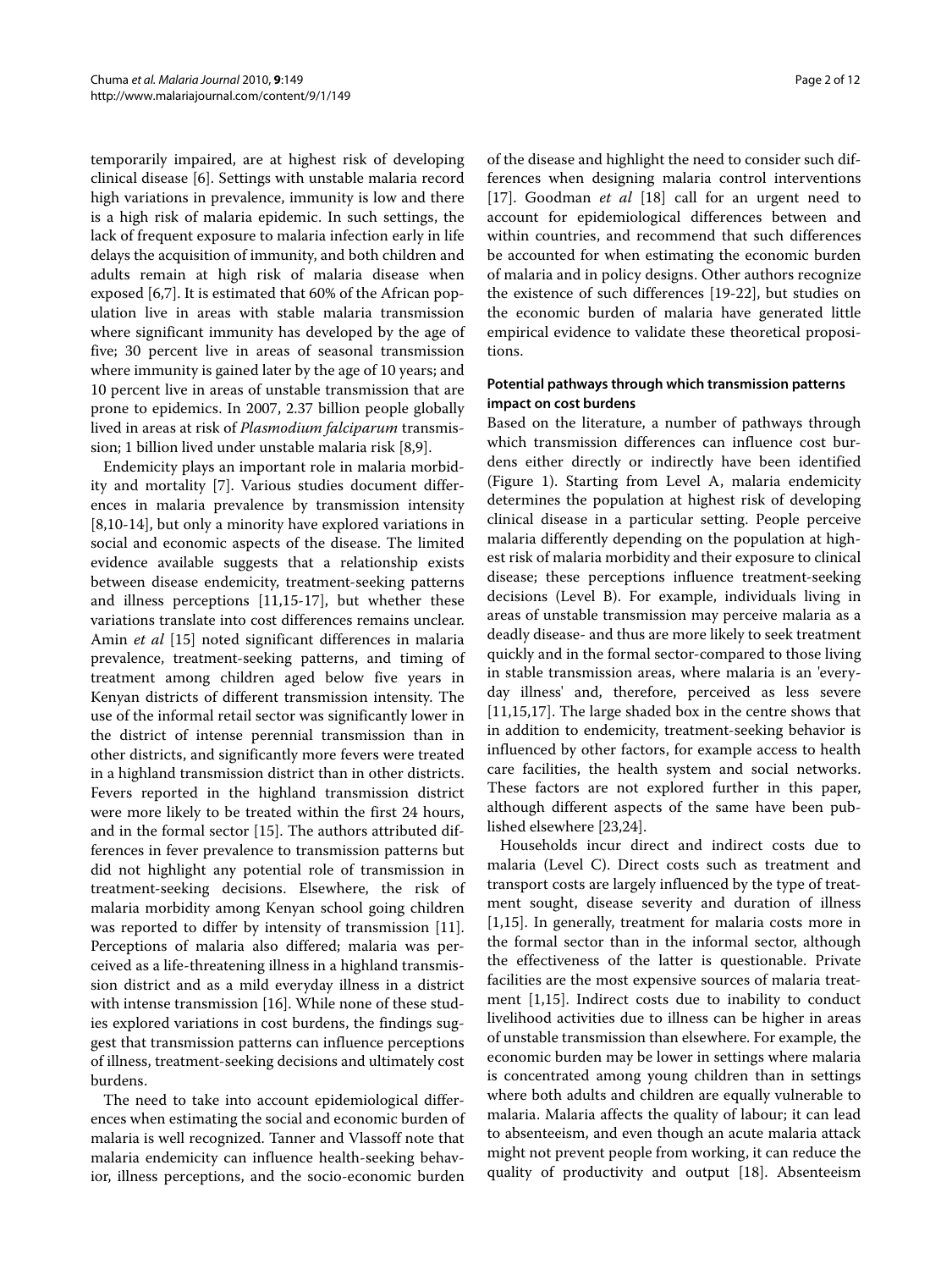<span id="page-2-0"></span>

from work can lead to income losses, particularly in the informal sector, where income is largely dependent on the number of productive hours. School going children living in areas of low transmission report more malaria than those in higher transmission settings [\[11\]](#page-10-8). Although few studies have documented the impact of malaria on school attendance, it is estimated that students loose between 3-12 days per year due to malaria [\[25](#page-11-2)]; malaria accounts for 8 percent of school absenteeism [\[10\]](#page-10-6); and the disease can dramatically affect school attendance [[26\]](#page-11-3). Clearly, these variations can translate to significant differences in the economic burden of malaria between settings. This study sought to contribute towards filling this gap in evidence on costs by exploring whether, and how, malaria cost burdens reflect transmission patterns in four Kenyan districts.

## **Malaria transmission in Kenya**

Kenya has a diverse climate and ecology supporting the entire range of stable and unstable transmission conditions. Malaria is a major public health problem, and in many parts of the country, pregnant women and children below the age of five are most at risk of developing clinical disease [\[6](#page-10-2)]. It is estimated that in 1997 eight million Kenyans were exposed to unstable malaria, and five million were exposed to a low risk of stable malaria. Approximately four million people, including 677,000 children, were living in areas of high transmission [[6\]](#page-10-2).

Using data collected by Snow *et al* [\[6](#page-10-2)], the Division of Malaria Control (DOMC) has categorized Kenyan districts into five categories of disease ecology. These include: (1) lake-side endemic: referring to districts close to Lake Victoria where transmission occurs throughout the year; (2) coastal endemic, which is similar to the lake side endemic, but differs in that transmission and risk of infection exhibit stronger seasonality; (3) highland epidemic-prone districts, where there is limited transmission, but the districts are prone to epidemics due to variations in rainfall and temperatures between years; (4) arid epidemic prone-districts, where only communities living close to water sources are at the risk of developing clinical disease, transmission is extremely low, and residents do not develop immunity; and (5) low-risk districts that experience almost no risk of malaria infection. The variation offers an opportunity to explore the extent to which the economic burden reflects malaria endemicity within a single country. This study explores the extent to which malaria cost burdens reflect disease endemicity in four Kenyan districts. While existing costs data have been extremely useful for informing policy, understanding the role of disease endemicity in the economic burden of malaria is important for defining priorities and for targeting interventions equitably and efficiently.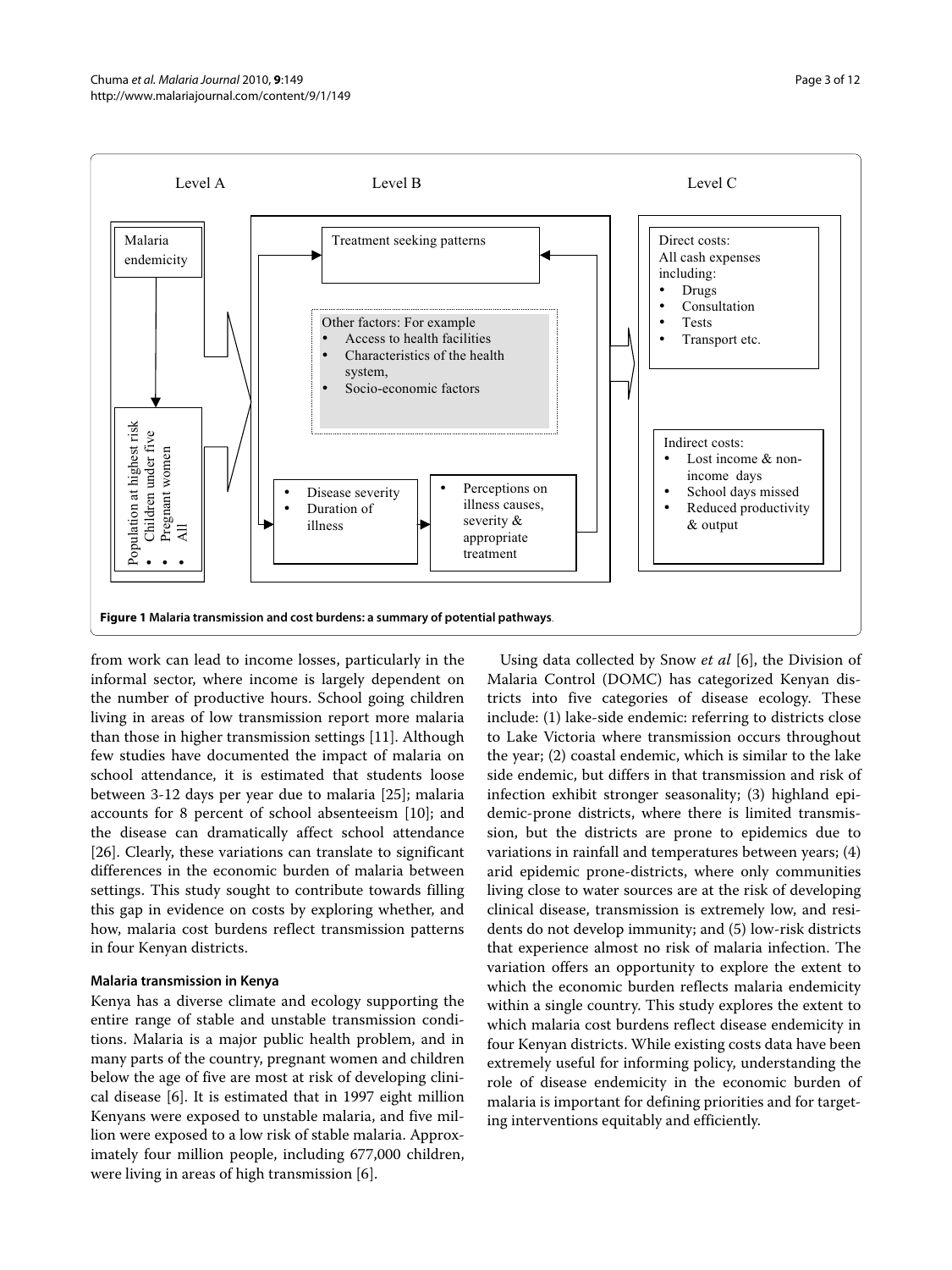### **Methods**

## **Study area**

The study was conducted in four districts purposively selected to represent the different malaria ecologies in the country. The districts have also been involved in a wide range of studies conducted by KEMRI-Wellcome Trust researchers, in collaboration with the DOMC, to monitor and evaluate targets set as part of the national malaria strategy [[27\]](#page-11-4). Each district represents one of the four major malaria ecologies in Kenya: (1) Gucha district on the western highlands, represents an area with low, unstable transmission that is prone to epidemics; (2) Kwale on the coast of Kenya, a semi-arid district with seasonal, intense transmission representing the coastal endemic regions; (3) Bondo district, on the shores of Lake Victoria, an area of perennial, intense transmission, representing Lake side endemic districts and; (4) Makueni in the Eastern part of Kenya, a semi-arid district with low acute seasonal transmission. Prevalence of *P. falciparum* infection among children aged below 10 years has been recorded as lowest in Makueni and Gucha districts (prevalence of 16% and 17% respectively) and highest in Bondo and Kwale districts (prevalence of 58% and 55% respectively) [[15,](#page-10-9)[28\]](#page-11-5). Malaria accounts for about half of all outpatient visits among children in all districts. A map of Kenya showing the location of the districts is shown in Figure [2.](#page-4-0)

The districts are also some of the poorest in the country: the percentage of individuals living below the poverty line is estimated as 63% in Kwale; 62% in Makueni; 74% in Gucha and; 70% in Bondo [[29\]](#page-11-6). According to the 1999 population census, Gucha district is the most densely populated of the four districts, followed by Bondo, Makueni and Kwale respectively. Children under five account for less than 20 percent of the population in all districts [\[30\]](#page-11-7). Agriculture is the main income generating activity in all districts, although Kwale has a significant tourism sector. Each district is served by one district hospital located at the district headquarters, but all the Enumeration Areas (EAs) where data were collected are located far from the district headquarters. The main health care providers in the study villages are public primary health providers (dispensaries and health centers), except for Bondo, where a faith-based hospital was located in close proximity to the study setting. There were no private hospitals operating in close proximity to the study settings.

### **Data collection methods**

Data presented in this paper were part of a wider study conducted to explore barriers to effective malaria treatment and prevention in Kenya. A multi-stage sampling approach was adopted to select the survey households: First, locations-the 2nd lowest administrative unit in

Kenya-were selected using poverty indicator maps, generated for the entire country by the Kenya National Bureau of Statistics [\[29](#page-11-6)]. The maps classified locations within each district into poverty quintiles based on the percentage of the population living below the international poverty line of USD 1 per day. All locations which fell within the two poorest quintiles in each district were identified. Four enumeration areas (EAs) located in the two poorest quintiles in each district were then selected using simple random sampling approach. The homestead list was updated and all homesteads in the EAs were selected to participate in the study. All households in the homestead were included in the study, resulting to a total of 708 households (n = 179 Bondo; 204 Gucha; 184 Kwale and; 141 Makueni). A minimum of 140 households per district was estimated as sufficient to detect differences in the proportion of households incurring cost burdens greater than 10% of household expenditure, a figure taken in the literature to indicate catastrophic spending. A total of 20 households declined to participate in the study.

A homestead was defined as a collection of adjacent or nearby households with a single individual as a head. Homestead members are usually related through kinship ties, and typically comprise of the homestead head, his/ her sons and their families. A household was defined as a group of people living in the same homestead and who shared a common source of food and/or income. There could have been more than one household within a homestead because residents did not always share income or ate from the same pot. Additional information on the sampling approach is presented elsewhere [[23,](#page-11-0)[24\]](#page-11-1).

Seasonality is a key factor in malaria transmission [\[6](#page-10-2)] and it influences illness perceptions [[31\]](#page-11-8), and cost burdens [\[1](#page-10-0)]. All the districts experience long rains between March to May and short rains occur around November to December. Previous work conducted by the authors in a rural and an urban area of the Kenyan coast revealed that treatment-seeking patterns and cost burdens differed between the wet and dry seasons, with households reporting significantly higher direct and indirect costs in the wet season compared to the dry season [\[1](#page-10-0)[,32](#page-11-9)]. To address possible seasonality differences between districts, all data in the four districts were collected at the same time during the peak malaria transmission season when people were more likely to report fever. Reported fevers and costs burdens in the same districts may be significantly lower in the dry season when malaria transmission is lowest.

Using a recall period of two weeks, the cross-sectional household survey collected data on socio-demographic indicators, treatment-seeking patterns, direct and indirect costs of malaria. The study used self-reported fever as the main indicator of malaria, although not all fevers are malaria [\[8](#page-10-4)]. A semi-structured questionnaire was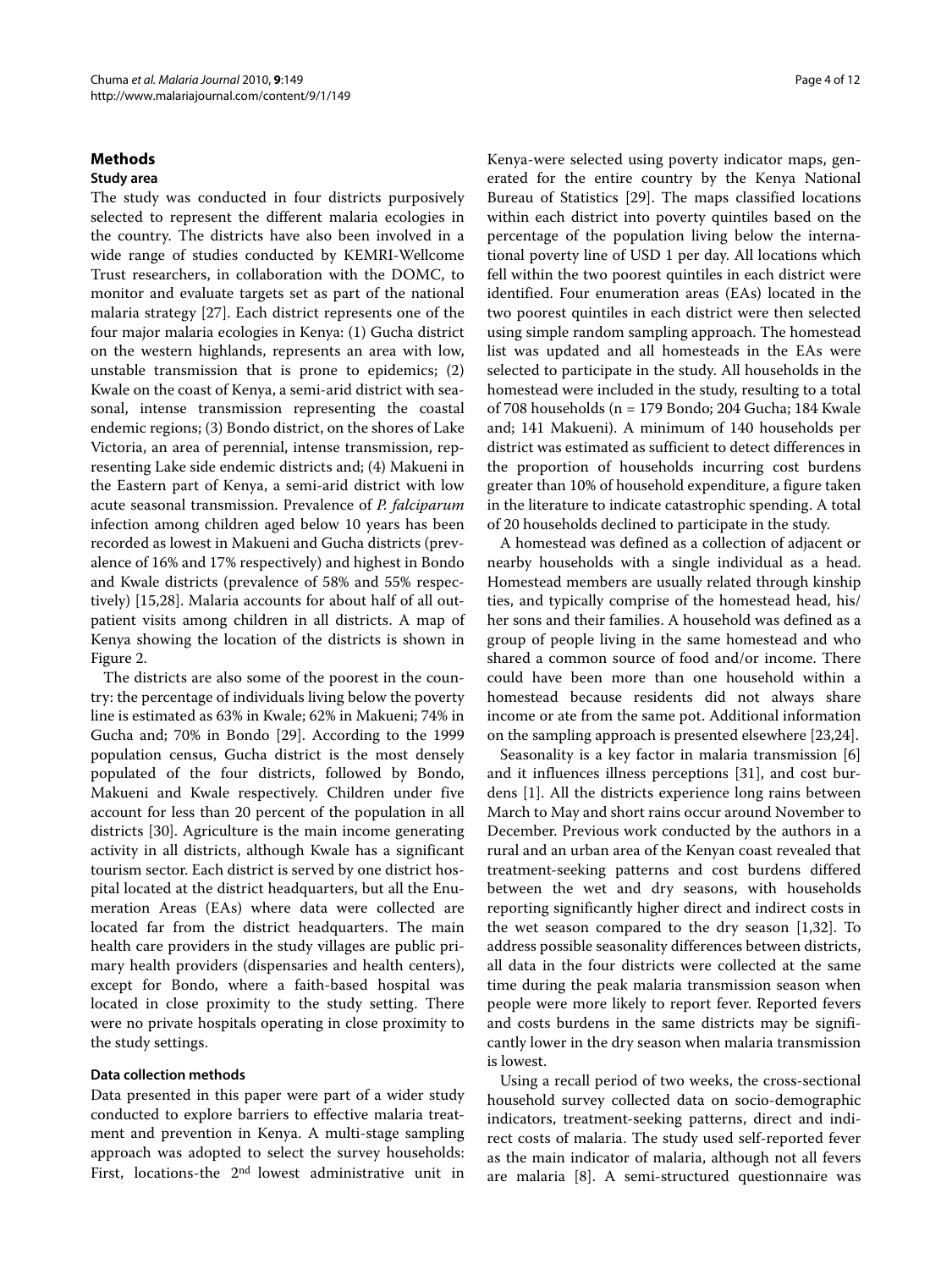Chuma et al. Malaria Journal 2010, **9**:149 http://www.malariajournal.com/content/9/1/149

<span id="page-4-0"></span>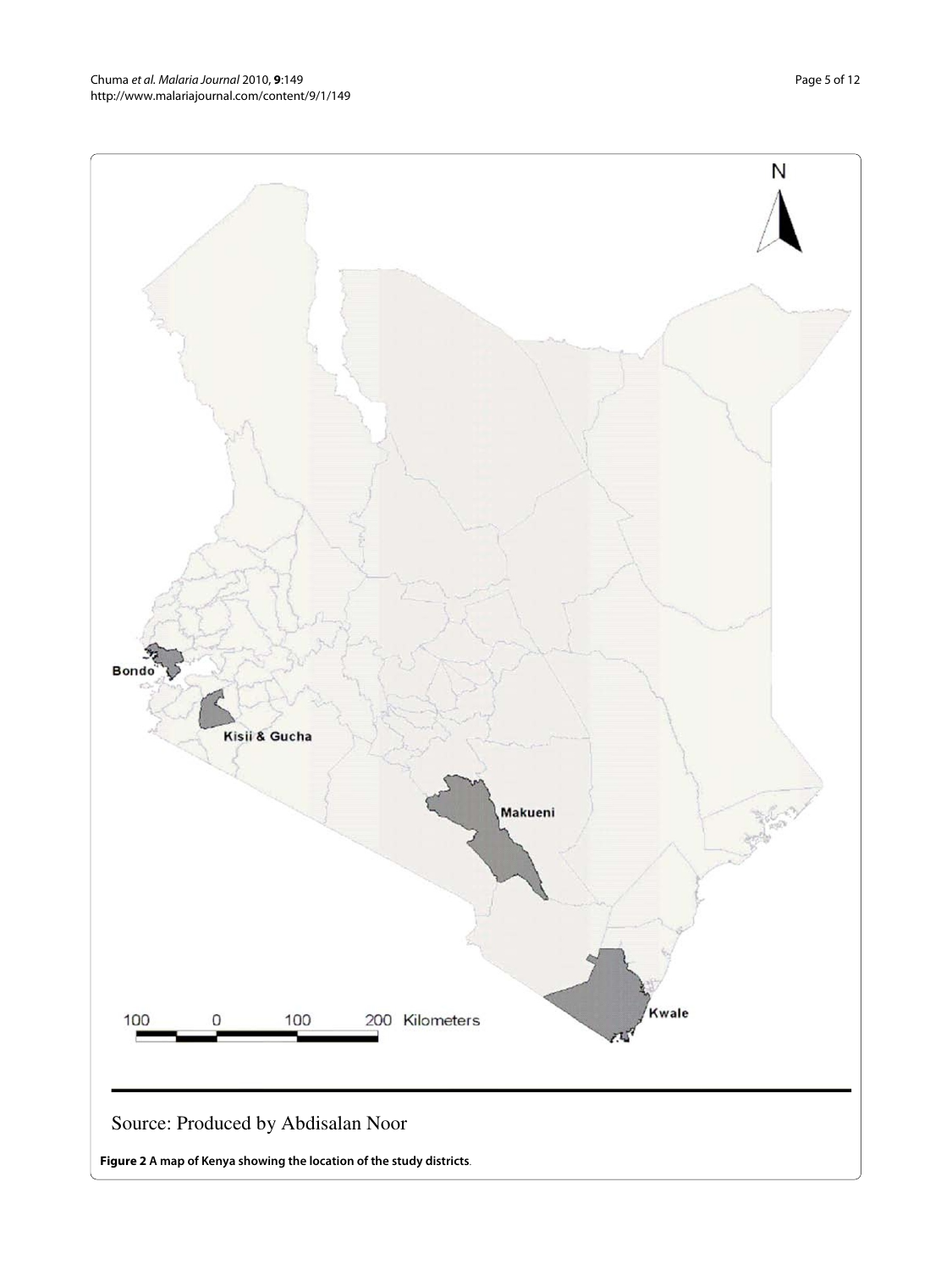administered in the local language to the household heads or spouses or, in their absence, another senior member of the household. The history of fevers in the last two weeks was taken for all household members who reported illness in the two weeks preceding the survey. All respondents were aged above eighteen years.

Direct costs were defined as all cash spending arising due to a fever episode including, spending on drugs or herbs, consultation fees, diagnostic tests, transport and prescription books. Indirect costs were defined as inability to conduct income and non-income generating activities for the ill person and the caretaker. For indirect costs, ill individuals were asked to report the number of days they were unable to conduct income and non-income activities due to illness, and whether a caretaker assisted them during the illness periods. In cases where the ill individual was assisted by a caretaker, questions were asked regarding the ability of the care taker to conduct income and non-income generating activities during the caring period. School going children were asked to report the number of school days missed due to reported fever. Other information gathered included treatment-seeking patterns, health care charges and barriers to access.

Expenditure data were collected for various items found relevant for the study settings. They included spending on food, cooking fuel, cleaning, lighting, rent, transport, health and health care, remittance, education, debt repayment, contribution to community groups and churches. An additional question to capture any other spending not covered in these categories was included. Different recall periods were applied for different items to minimize recall bias. For items that were likely to be purchased on a daily basis (for example, food, soap), households were asked how much they spent during the last week and whether or not that time period represented a 'normal' week in terms of spending pattern. A monthly recall period was applied for less frequent spending items like education, debt repayment and rent.

### **Data analysis**

Quantitative data were double entered into Microsoft visual FoxPro (version 9.0) and transferred to STATA (version10) for analysis. To account for unequal probabilities of EAs selection, data were adjusted for clustering in STATA, with the EA taken as the primary sampling unit.

Days lost due to reported fever were valued into monetary terms using an average daily income rate, estimated from consumption expenditure data, which were collected as part of the cross-sectional survey. This rate was estimated as KES 60 (USD 0.8) per adult per day. Experiences of using this approach shows that the estimated daily expenditure rates compare well to the wage rates in the informal labor market [\[1](#page-10-0)[,32](#page-11-9)[,33](#page-11-10)]. A similar rate was applied to value days lost in the four districts to enable

meaningful comparison. Non-income days lost were not valued into monetary terms because of the potential to overestimate costs arising from 'mild' illnesses. Total costs per household were estimated by summing the direct and indirect costs.

Costs are expressed per household per month because households are the locus of much decision-making, many resources are allocated within the household and decisions to seek treatment and sources of finance involve discussions between household members [[34\]](#page-11-11). Moreover, direct and indirect illness costs are borne largely by healthy members of households rather than by the sick individual [[35\]](#page-11-12). Costs were converted into monthly costs by first dividing the costs reported in the survey by two to arrive at a weekly estimate; the weekly estimates was multiplied by 52 to arrive at an annual estimate; and the annual estimate was divided by 12 to arrive at a monthly estimate.

As expected, cost data were highly skewed to the right. These data were transformed into logarithm in order to fulfill the assumption of normality usually required for the use of parametric tests such as ANOVA and t-test. Logarithmic transformation has been widely applied in the cost of illness literature because the geometric mean is always lower than the arithmetic mean, therefore addressing the problem of a possible overestimation of the mean when data are not transformed [\[36](#page-11-13)-[40\]](#page-11-14). The chi-square test was used to compare differences in proportions. A limitation of ANOVA is that it only reports differences in at least one mean but it does not provide information on where the significant differences exist. Bonferroni and Scheffe multiple comparison tests were conducted to examine differences between means for each pair of districts.

In addition to comparing differences across the four districts, the districts were collapsed into two categories reflecting *P. falciparum* infection prevalence among children under five based on epidemiological studies conducted previously in the study districts. Makueni and Gucha were classified as districts of 'low' transmission because they have the lowest plasmodium falciparum infection prevalence among children, while Bondo and Kwale districts were categorized as 'high' transmission districts because they reported the highest plasmodium falciparum infection prevalence [[15,](#page-10-9)[28\]](#page-11-5).

### **Ethical issues**

Ethical approval was obtained from the Kenya Medical Research Institute (SSC no. 964) and from the World Health Organization Ethics Review Committee (ID A50045). Informed consent was sought from the household head, from all adults participating in the survey, and from guardians in cases where illnesses were reported among children.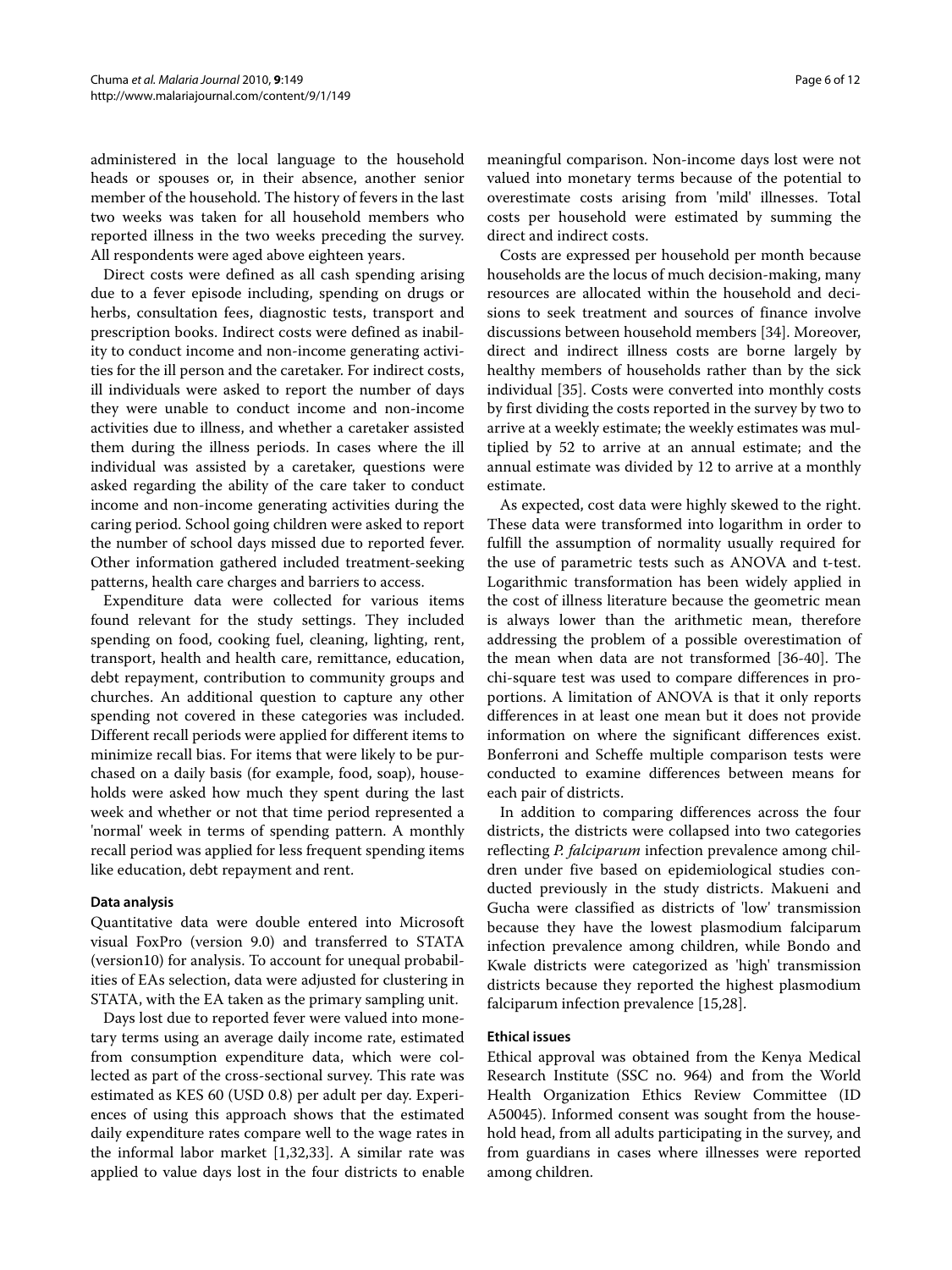#### **Results**

## **Socio-demographic characteristics and self reported fever among survey households**

Table 1 provides a summary of the socio-demographic and economic characteristics of survey households relevant to this paper. The findings show no significant differences in the composition of the survey households for age and gender, but significant differences exist in terms of main income generating activities ( $p < 0.005$ ). Mean monthly expenditure in all districts was below the international accepted poverty line of USD 1.25 per day.

The proportion of individuals reporting fever in the two weeks prior to the survey ranged from 18.4% in Makueni to 32.1% in Kwale (Table 2). There were significant differences in the proportion of children under five reporting fever between districts ( $p < 0.005$ ): the highest proportion of children aged below five years reporting fever was recorded in Bondo (44.7%), and the lowest in Gucha and Makueni districts. The duration of an illness episode among individuals who reported full recovery on the date of interview differed significantly between districts ( $p < 0.005$ ): the largest mean episode duration of six days was reported in Gucha and Makueni districts, and the lowest mean duration was reported in Bondo. In all districts, most fever episodes among children aged below five years were perceived as severe, ranging from 81% in Bondo to  $65.2\%$  in Kwale ( $p = 0.025$ ), but more fever episodes among older children and adults were perceived as severe in Gucha and Makueni districts compared to Bondo and Kwale districts (p < 0.001).

The proportion of fevers where an action was taken in response to an illness was relatively high in all districts (ranging from 84.6% in Kwale to 93.7% in Bondo). There were no significant differences in the proportion of fevers treated among children under five and older groups in any of the districts. The informal sector was the main

**Table 1: Socio-demographic characteristics of survey households**

source of treatment for fevers in all districts, although significantly more fevers in Makueni were treated in the formal sector compared to other districts ( $p < 0.005$ ).

## **Direct and indirect costs of self-reported fever**

A total of 778 fevers were treated using drugs bought from the shops ( $n = 160$  Bondo; 159 Gucha; 258 Kwale; 89 Makueni). The highest mean cost for drugs bought from the shops per action was reported in Gucha (KES 60), and the lowest in Kwale (KES 32). This difference was statistically significant (ANOVA, p < 0.0001). Median drug costs per action were significant between districts (Kruskallwallis,  $p < 0.0001$ ), with the highest median drug costs per action reported in Gucha district (KES 50), and lowest in Kwale (KEs 20). Additional analysis revealed that significant differences in mean costs of shop drugs per action existed between Gucha and Bondo districts, and between Gucha and Kwale. Mean facility-based costs, i.e. amount of money paid at the health facility per action taken at public dispensaries, were highest in Bondo and Gucha (KES 117 and 116 respectively), and lowest in Makueni and Kwale (KES 75 and KES 70 respectively), but this difference was not statistically significant.

The majority of adults reporting fever were economically active (89.0%); 83.3% of the economically active ill individuals reported they could not conduct their income generating activities normally due to the illness (ranging from 76.7% in Makueni to 90.7% in Gucha). Table 3 shows the mean number of days affected by a fever episode. Among adults reporting fever, the mean number of income generating days affected per fever episode differed significantly between districts ( $p < 0.001$ ) with the lowest mean number of income generating days lost reported in Kwale and the highest in Gucha. School going children in Gucha reported missing the highest number of school days due to reported fever ( $p = 0.022$ ).

| Variable              | <b>Bondo</b>  | Gucha          | <b>Kwale</b>   | Makueni       |  |
|-----------------------|---------------|----------------|----------------|---------------|--|
|                       | $n = 901 (%)$ | $n = 1048$ (%) | $n = 1329 (%)$ | $n = 936 (%)$ |  |
| Age                   |               |                |                |               |  |
| $\cdot$ < 5 years     | 141 (15.7)    | 198 (18.9)     | 252 (19.0)     | 138 (14.7)    |  |
| $\cdot$ > = 5 years   | 760 (84.3)    | 850 (81.1)     | 1077 (81.0)    | 798 (85.3)    |  |
| Gender                |               |                |                |               |  |
| $\cdot$ Male          | 467 (51.8)    | 569 (54.3)     | 711 (53.5)     | 447 (47.8)    |  |
| • Female              | 432 (41.2)    | 479 (45.7)     | 618 (46.5)     | 489 (52.2)    |  |
| Occupation for adults |               |                |                |               |  |
| • Agriculture         | 260 (62.8)    | 353 (77.1)     | 392 (76.4)     | 281 (66.9)    |  |
| • Non-agriculture     | 154 (37.2)    | 105 (22.9)     | 121 (23.4)     | 169 (33.1)    |  |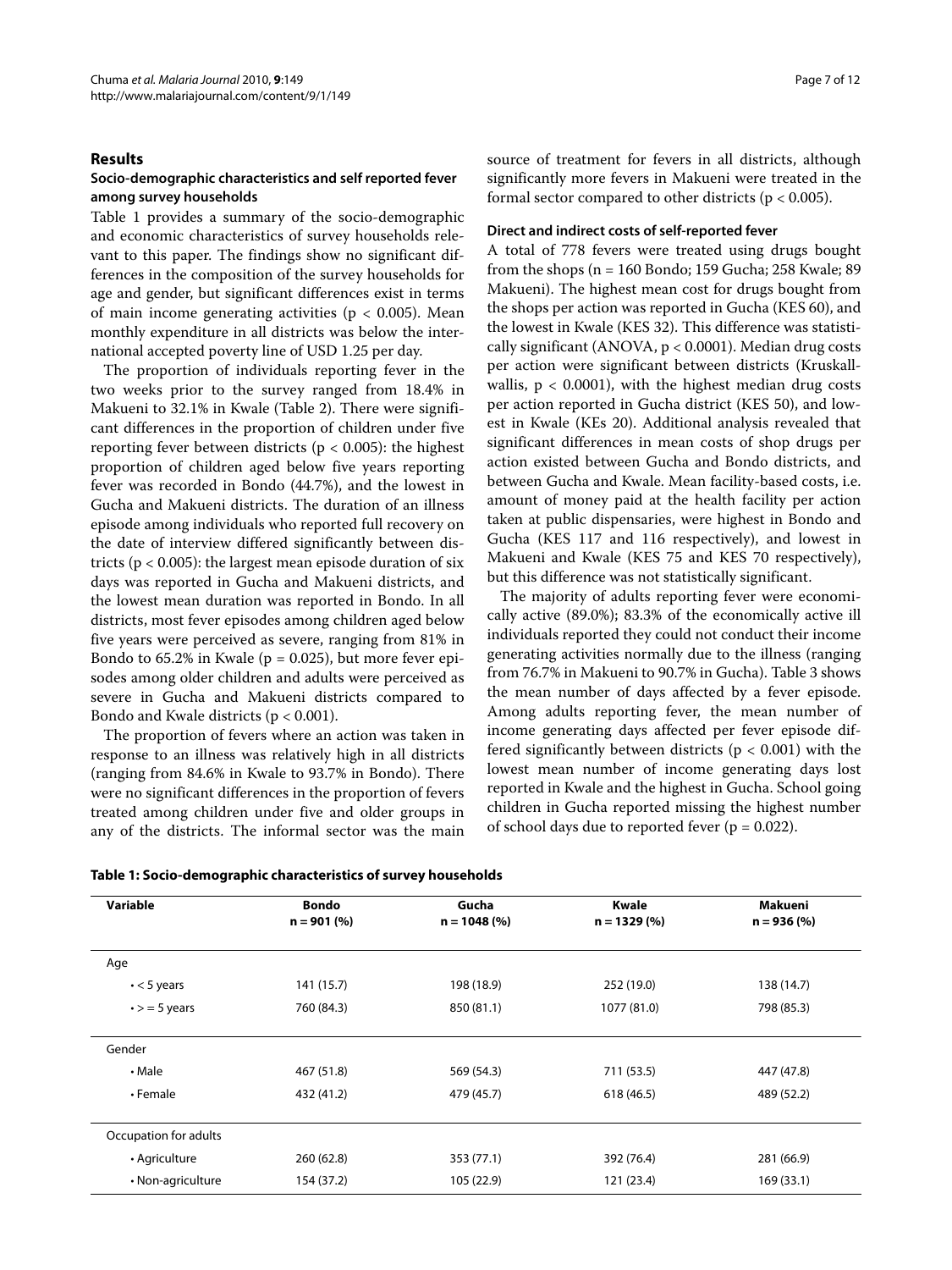| Variable                                                 | <b>Bondo</b><br>$n = 901 (%)$ | Gucha<br>$n = 1048$ (%) | <b>Kwale</b><br>$n = 1329 (%)$ | <b>Makueni</b><br>$n = 936 (%)$ |
|----------------------------------------------------------|-------------------------------|-------------------------|--------------------------------|---------------------------------|
| Proportion of self-<br>reported fevers                   |                               |                         |                                |                                 |
| $\cdot$ < 5 years                                        | 63 (44.7)                     | 43 (21.7)               | 105(41.7)                      | 30(21.7)                        |
| $\cdot$ > = 5 years                                      | 199 (26.2)                    | 170 (20.0)              | 322 (29.9)                     | 142 (17.8)                      |
| $\cdot$ All                                              | 262 (29.1)                    | 213(20.3)               | 427 (32.1)                     | 172 (18.4)                      |
| Self-reported fever by<br>gender (age $>$ = 15<br>years) |                               |                         |                                |                                 |
| • Male                                                   | 46(25.3)                      | 56(21.3)                | 102 (33.4)                     | 39(21.3)                        |
| • Female                                                 | 30 (17.8)                     | 31(15.1)                | 59 (29.2)                      | 28 (15.7)                       |
| Fever perceived as<br>severe*                            |                               |                         |                                |                                 |
| $\cdot$ < 5 years                                        | 51 (81.0)                     | 31 (72.0)               | 73 (65.2)                      | 20(66.7)                        |
| $\cdot$ > = 5 years                                      | 97 (48.2)                     | 129 (75.6)              | 184 (56.4)                     | 86 (60.4)                       |
| Proportion of fevers<br>treated                          |                               |                         |                                |                                 |
| $\cdot$ < 5 years                                        | 52 (89.7)                     | 44 (93.6)               | 102(81.1)                      | 27 (90.0)                       |
| $\cdot$ > = 5 years                                      | 190 (94.5)                    | 150 (89.3)              | 299 (91.2)                     | 116 (82.9)                      |
| Proportion of fevers<br>treated in the formal<br>sector  |                               |                         |                                |                                 |
| $\cdot$ < 5 years                                        | 25(43.1)                      | 22(46.4)                | 38 (34.0)                      | 20(66.7)                        |
| $\cdot$ > = 5 years                                      | 62 (30.9)                     | 40 (23.8)               | 78 (23.8)                      | 63 (45.0)                       |

## **Table 2: Distribution of self-reported fever across districts**

The distribution of direct and indirect costs expressed as monthly costs per household reporting at least one fever episode showed there were no significant differences in the mean direct costs per household between districts ( $p = 0.1988$ ). Direct costs were lower than indirect costs in all districts (Table 4); this difference was highest in Gucha where indirect costs were more than three-times that of direct costs. Indirect costs were significantly different between the four districts ( $p < 0.001$ ). Further tests revealed that the highest differences were observed between Gucha and Bondo (p < 0.001), and Makueni and Bondo ( $p < 0.001$ ). Significant differences were also observed between Kwale and Gucha; and Makueni and Kwale (p < 0.005). Indirect costs did not differ significantly between Makueni and Gucha ( $p = 0.981$ ). Combining both direct and indirect costs, mean total costs were significantly higher between districts with the highest costs reported in Makueni (KES 1449) and lowest in Bondo (KES 684). When costs are expressed as a pro-

portion of household expenditure, the results reveal a similar pattern between districts. Mean direct costs as a percentage of monthly expenditure ranged from 5.1% in Kwale to 9.9% in Makueni. Indirect costs ranged from 6.8% in Kwale to 19.8% in Gucha. Households in Gucha and Makueni reported the highest total mean costs burdens of 27.3% and 28% respectively.

Districts were collapsed into two categories representing 'high' and 'low' transmission based on *P. falciparum* infection data from the districts [[28\]](#page-11-5). The results presented in Table [5](#page-9-0) show that Gucha and Makueni, the districts representing 'low' transmission, reported significantly higher mean indirect and total costs of KES 932 and 1296, compared the districts representing 'high' transmission, which had mean indirect and total costs of KES 438 and 738 respectively ( $p < 0.001$ ). Differences between mean direct costs were not significant ( $p =$ 0.271).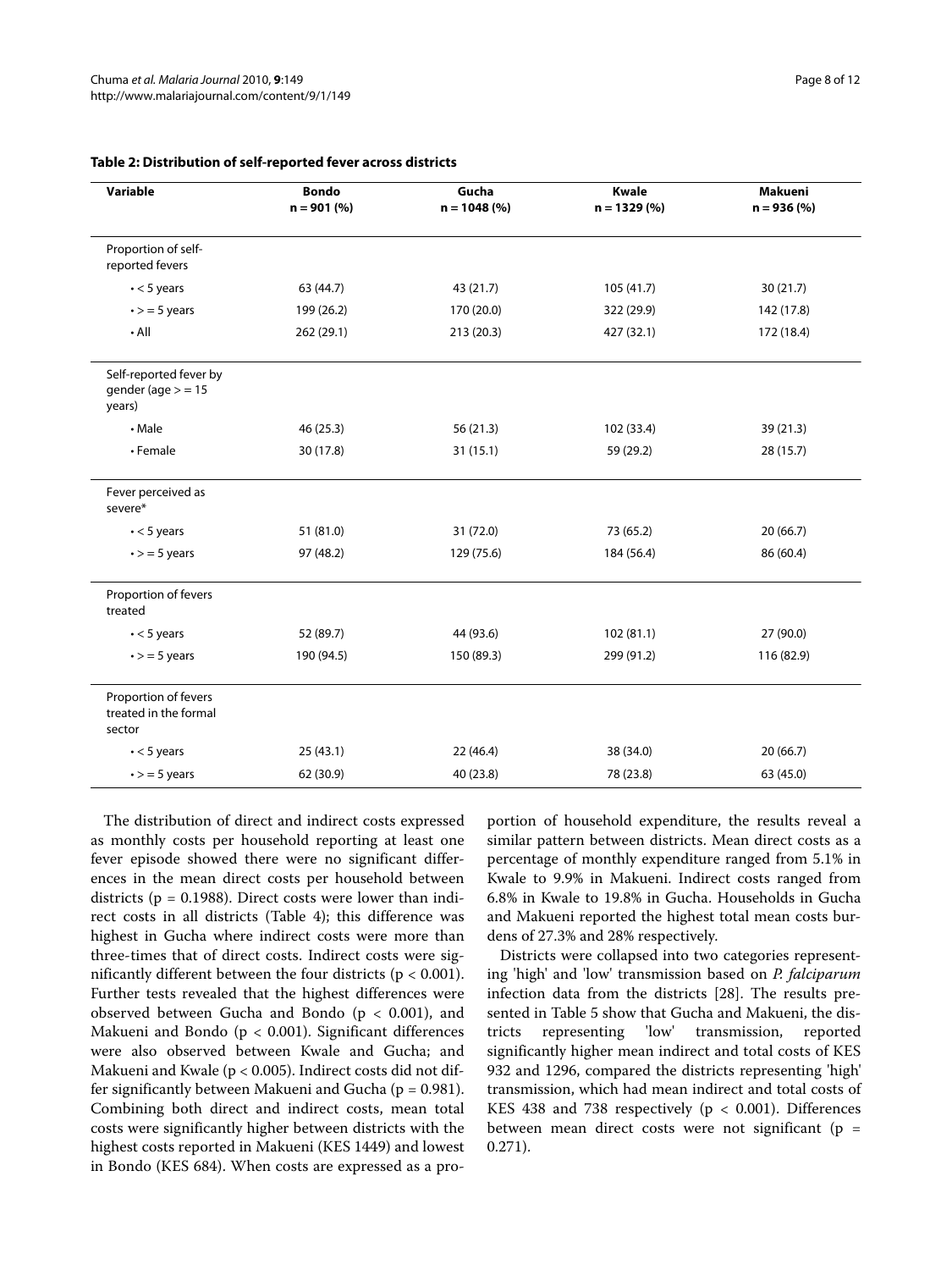|                                           | <b>Bondo</b> | Gucha | <b>Kwale</b> | Makueni | P value (ANOVA) |
|-------------------------------------------|--------------|-------|--------------|---------|-----------------|
| Income days<br>affected for ill<br>adults | 5.1          | 7.8   | 3.9          | 7.2     | 0.000           |
| Income days<br>affected for<br>caretakers | 3.9          | 5.9   | 3.5          | 5.4     | 0.000           |
| School days<br>affected                   | 3.4          | 4.8   | 3.6          | 4.0     | 0.0222          |

## **Table 3: Mean number of days affected by fever for ill individuals and caretakers**

## **Discussion**

This paper set out to explore whether malaria costs burdens differ by transmission patterns. Potential pathways through which malaria transmission patterns impact on cost burdens were identified. Here the discussion demonstrates the extent to which the findings support the notion that endemicity is an important determinant of malaria cost burdens.

There were differences in self-reported fevers between the four districts. Self reported fevers among children below five years of age were highest in Bondo and Kwale, and lowest in Makueni and Gucha. These findings reflect the different transmission patterns represented by the four districts, with Bondo, a district of intense perennial transmission reporting the highest proportion of fevers among children under five, while Gucha and Makueni, the districts of low transmission reporting the lowest proportion of fevers among under fives. Although this study does not estimate prevalence of *plasmodium falciparum* infection, the findings portray a similar pattern with those reported in large scale epidemiological studies conducted in the same districts [[6,](#page-10-2)[15,](#page-10-9)[28\]](#page-11-5).

Fever episodes among adults and children over five years of age in Gucha and Makueni districts lasted significantly longer than episodes reported in Bondo and Kwale districts. A wide variation in number of days a fever episode lasts has been reported, ranging from 1 day in Nigeria to 18 days in Ethiopia [\[2](#page-10-15),[19](#page-10-13),[41](#page-11-15)]. However, the extent to which these differences relate to the nature of disease endemicity is not clear. Perceptions of illness severity also differed between districts: more fevers reported among older children and adults in Gucha and Makueni districts (highland transmission and low acute seasonal transmission respectively) were reported as severe, compared to other districts. Such differences in perceptions might relate to the frequency of malaria morbidity and the consequent development of immunity, as has been reported in other studies in Kenya and elsewhere [[11,](#page-10-8)[17\]](#page-10-10). The implications of differences in perceived severity of fever by endemicity for cost burdens have not been previously documented.

Direct and indirect costs in all districts were high and worrying considering the poverty levels in these settings [[30\]](#page-11-7). Indirect costs differed significantly between districts and were higher than direct costs in all districts. Districts that reported the lowest direct costs did not necessarily record the lowest indirect costs and vice versa. Higher indirect costs have been reported in other settings

| Variable                        | <b>Bondo</b><br>$n = 146$ | Gucha<br>$n = 123$ | Kwale<br>$n = 149$ | Makueni<br>$n = 85$ | P value (ANOVA) |
|---------------------------------|---------------------------|--------------------|--------------------|---------------------|-----------------|
| Direct costs in KES             | 310(4.2)                  | 296(4.0)           | 290(3.9)           | 464(6.3)            | 0.1988          |
| (USD) [Range]                   | $[0 - 4620]$              | $[0-3420]$         | $[0 - 3620]$       | $[0 - 5240]$        |                 |
|                                 |                           |                    |                    |                     |                 |
| Indirect costs in<br><b>KES</b> | 374(5.1)                  | 893 (12.1)         | 499 (6.7)          | 985 (13.3)          | 0.0000          |
| (USD) [Range]                   | $[0-2040]$                | $[0 - 5520]$       | $[0 - 5640]$       | $[0 - 6000]$        |                 |
|                                 |                           |                    |                    |                     |                 |
| Total costs in KES              | 684 (9.2)                 | 1189 (16.1)        | 789 (10.7)         | 1449 (19.6)         | 0.0000          |
| (USD) [Range]                   | $[0 - 4980]$              | $[0 - 6820]$       | $[0 - 7920]$       | $[0-10080]$         |                 |

**Table 4: Mean monthly cost per household for households reporting fever**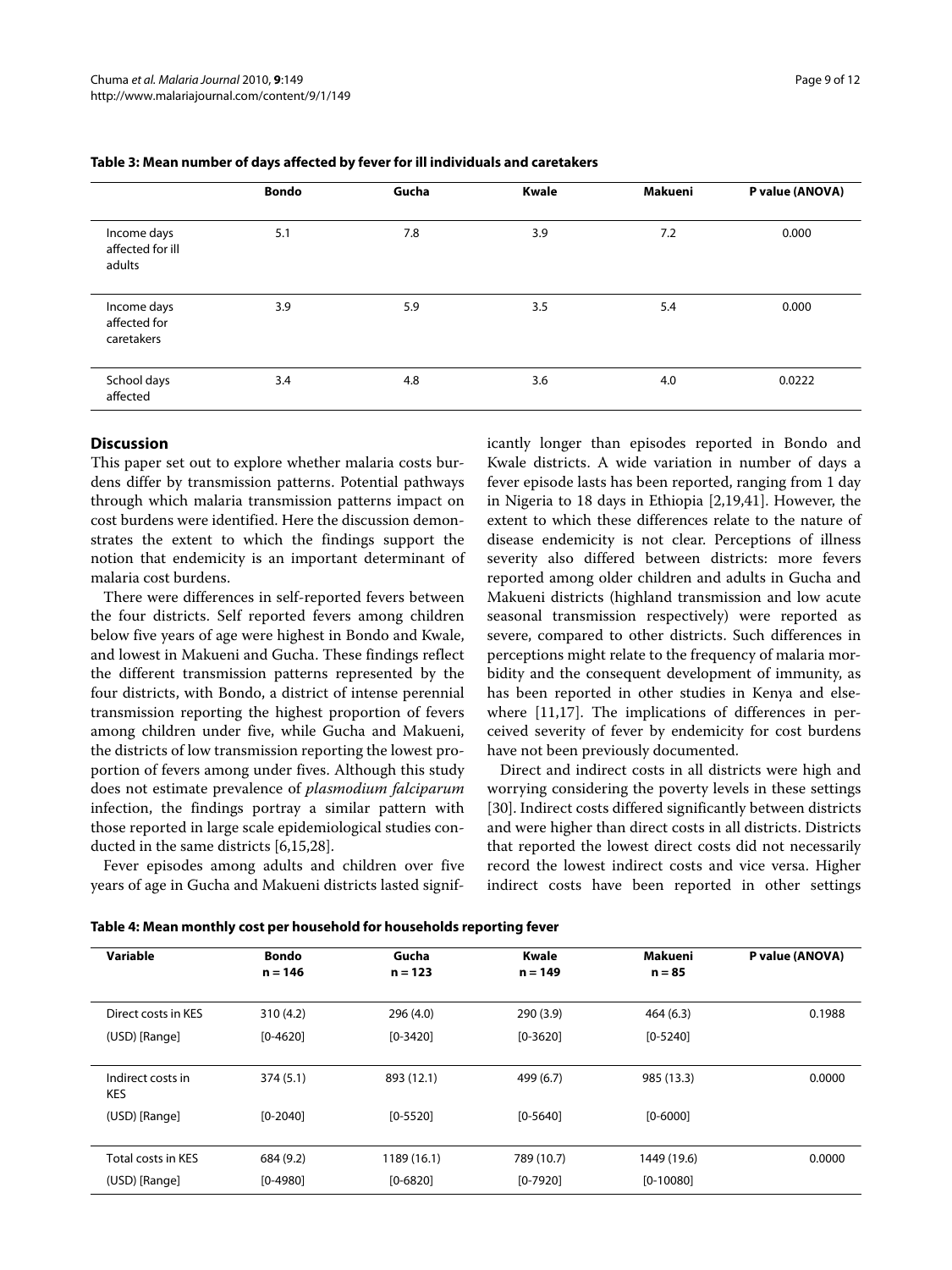|                             | 'Low' transmission<br>(Gucha and Makueni<br>districts: $n = 208$ ) | 'High' transmission<br>(Bondo and Kwale districts:<br>$n = 295$ | P value<br>(ttest) |
|-----------------------------|--------------------------------------------------------------------|-----------------------------------------------------------------|--------------------|
| Direct costs in KES (USD)   | 364(4.9)                                                           | 299(4.0)                                                        | 0.271              |
| [95%, Confidence Interval]  | $[276.0 - 452.8]$                                                  | $[225.3 - 374.0]$                                               |                    |
| Indirect costs in KES (USD) | 932 (12.6)                                                         | 438 (5.9)                                                       | 0.000              |
| [95%, Confidence Interval]  | $[766.3 - 1096.0]$                                                 | $[364.4 - 511.0]$                                               |                    |
| Total costs in KES (USD)    | 1296 (17.5)                                                        | 738 (10.0)                                                      | 0.000              |
| [95%, Confidence Interval]  | [1089.7-1509.4]                                                    | $[661.6 - 858.2]$                                               |                    |

## <span id="page-9-0"></span>**Table 5: Mean monthly costs per household by transmission pattern**

[[1,](#page-10-0)[4](#page-10-16)[,42](#page-11-16)[,43](#page-11-17)], and this pattern reflects the potential impact of malaria on households income and their future economic development [[1\]](#page-10-0). Indirect costs were highest in Makueni and Gucha (the low transmission districts) and lowest in Kwale (the seasonal intense transmission district). While many factors may influence levels of indirect costs, these data support the hypothesis that high indirect costs in Gucha and Makueni, at least in part, are linked to disease endemicity. Adults and children in these districts are at high risk of developing clinical disease; most fever episodes were reported as severe and adults took more time off their income generating activities, potentially leading to higher income losses, than in the other districts. In the 'high' transmission districts (Bondo and Kwale) illnesses among adults were reported as less severe and although caretakers took time off from work to take care of ill children, their income generating activities were not affected by the illness.

Some studies have reported that school-going children living in low transmission areas miss significantly more days per fever episode compared to those living in higher transmission areas [\[11](#page-10-8)]. There were significant differences between districts in the number of school-going days missed by children reporting fever in this study. It is however likely that children living in the highland district of Gucha would have reported missing more school days had the study been conducted during an epidemic.

The potential role of disease endemicity in cost burdens has been documented by various authors [[18](#page-10-12),[44,](#page-11-18)[45\]](#page-11-19). It is argued that in highly endemic regions, where most illnesses are among infants and children, the impact of malaria on labour productivity and income losses might be lower in low transmission settings. The potential effects of malaria on cognitive skills may have long term impacts on human capital and future earning capacity [[46-](#page-11-20)[48](#page-11-21)], although this impact has not been estimated.

The need to estimate the economic burden of malaria cannot be overemphasized. Cost data have been extremely useful in informing policy. For example, cost data have been widely used to estimate the potential benefits of malaria control and to inform decisions on costeffectiveness of malaria control compared to other health care interventions. Although widely applied, these data are limited in their generalizability because they relate to specific transmission settings [[18,](#page-10-12)[19\]](#page-10-13). Moreover, macroeconomic estimates of the economic burden of malaria are based on combining results from studies conducted in different settings, which hardly account for transmission differences. The value and generalizability of cost data could be strengthened by taking into account geographical and epidemiological variations between and within countries. Such data can inform the modelling of cost-effectiveness of interventions across different epidemiological settings, and inform the allocation of scarce resources to settings that are at high risk of adverse economic burden of the disease.

### **Limitations**

There are several limitations to this study. First, the study was conducted in the poorest regions of the districts and the findings might not be generalizable to other less poor settings with similar endemicity in Kenya. Second, the study used self-reported fever to indicate malaria. Although not all fevers are malaria, treatment-seeking patterns are highly influenced by perceptions of the disease, and rural households in malaria endemic settings often associate fever with malaria. Moreover, malaria diagnosis in primary health care facilities in Kenya is often based on symptoms rather than parasite tests, implying that individuals (particularly children) presenting with fever at public healthcare facilities in Kenya are likely to be treated for malaria. Third, a single rate was applied to value days lost due to fever episodes based on an estimate of mean daily per capita expenditure. The labor markets in the four districts are likely to differ, although differences in mean monthly expenditure are likely to be insignificant. Fourth, although Gucha district is prone to epidemics, the findings presented in this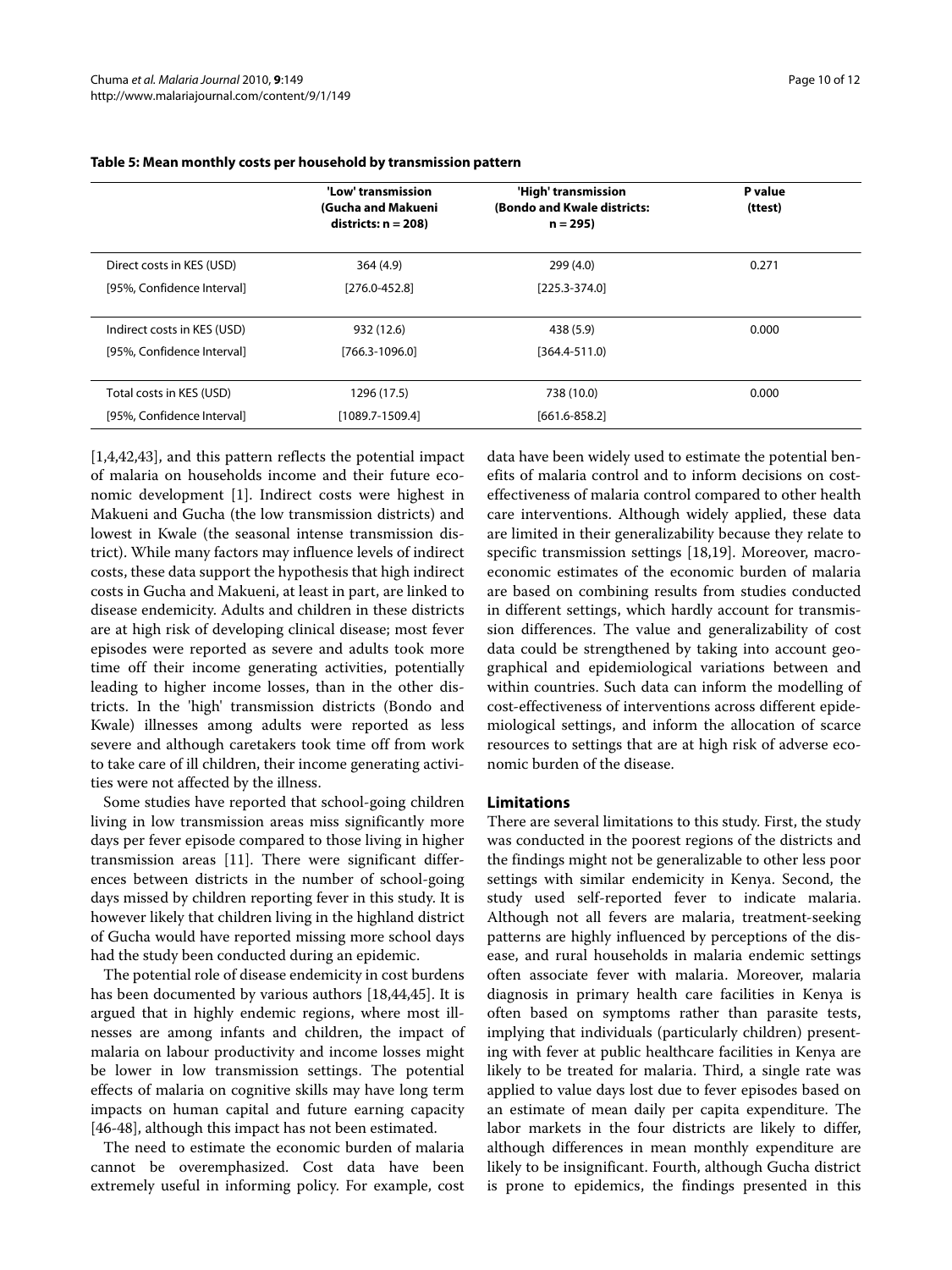paper do not represent an epidemic situation and costs burdens could have been higher had the survey been conducted during an epidemic. Finally, the data presented in this paper do not allow for a conclusion that observed cost patterns are entirely due to transmission differences. Other factors could have contributed to the cost differences observed between districts. For example, the social-cultural context influences the loss of income days for caretakers [\[1](#page-10-0)[,32](#page-11-9),[49](#page-11-22)]: in communities where labor substitution is common and where households live as part of extended families, caring for sick individuals can easily be shared among household members without necessarily affecting their ability to conduct the income generating activities. Indirect costs in such settings may be lower, irrespective of the disease endemicity. Nonetheless, the findings did show that cost might differ by disease endemicity and they highlight the need for more systematic studies that are well designed to control for other confounding factors. Future research on this topic should apply a framework such as the one presented in this paper to provide a fuller picture of the role of endemicity on the economic burden of malaria, and conduct path analysis to determine associations between latent variables.

## **Conclusions**

The authors are not aware of any study that documents differences in household costs of malaria by nature of endemicity. Cost burdens are the product of complex relationships between social, economic and epidemiological factors. However, the fact that the cost data presented in this study reflect, to some extent, transmission patterns in the four districts suggests that a relationship between costs burdens and the nature of transmission might exist, and that the same warrants more attention from researchers and policy makers.

#### **Competing interests**

The authors declare that they have no competing interests.

#### **Authors' contributions**

JC and CM were involved in the conception and design of the study. JC and VO were involved in the data collection, analysis, and writing up. JC wrote the first draft; all authors commented on drafts, read and approved the final manuscript.

#### **Acknowledgements**

This work received financial support from the Multilateral Initiatives on Malaria (project number A50045), through the UNICEF/UNDP/World Bank/WHO Special Programme for Research and Training in Tropical Diseases (TDR). This paper is published with the permission of the director KEMRI.

#### **Author Details**

1Kenya Medical Research Institute-Wellcome Trust Research Programme, P.O Box, 230, Kilifi, Kenya and 2Centre for Tropical Medicine, Nuffield Department of Clinical Medicine, University of Oxford, UK

Received: 23 November 2009 Accepted: 2 June 2010 Am J Trop Med Hyg 2004, 71:136-140. Published: 2 June 2010

#### **References**

- <span id="page-10-0"></span>1. Chuma JM, Thiede M, Molyneux CS: Rethinking the economic costs of malaria at the household level: evidence from applying a new analytical framework in rural Kenya**.** Malar J 2006, 5:76.
- <span id="page-10-15"></span>2. Ettling M, McFarland DA, Schultz LJ, Chitsulo L: Economic impact of malaria in Malawian households**.** Trop Med Parasitol 1994, 45:74-79.
- 3. Somi MF, Butler JR, Vahid F, Njau J, Kachur SP, Abdulla S: Is there evidence for dual causation between malaria and socioeconomic status? Findings from rural Tanzania**.** Am J Trop Med Hyg 2007, 77:1020-1027.
- <span id="page-10-16"></span>4. Somi MF, Butler JR, Vahid F, Njau JD, Kachur SP, Abdulla S: Economic burden of malaria in rural Tanzania: variations by socioeconomic status and season**.** Trop Med Int Health 2007, 12:1139-1147.
- <span id="page-10-1"></span>5. Uzochukwu BS, Onwujekwe OE: Socio-economic differences and health seeking behaviour for the diagnosis and treatment of malaria: a case study of four local government areas operating the Bamako initiative programme in south-east Nigeria**.** Int J Equity Health 2004, 3:6.
- <span id="page-10-2"></span>6. Snow RW, Gouws E, Omumbo J, Rapuoda B, Craig MH, Tanser FC, le Sueur D, Ouma J: Models to predict the intensity of Plasmodium falciparum transmission: applications to the burden of disease in Kenya**.** Trans R Soc Trop Med Hyg 1998, 92:601-606.
- <span id="page-10-3"></span>7. Snow RW, Gilles HM: The epidemiology of malaria**.** In Essential malariology Edited by: Warrell D, Gilles H. New York: Oxford University Press; 2002.
- <span id="page-10-4"></span>8. Brinkmann U, Brinkmann A: Malaria and health in Africa: the present situation and epidemiological trends**.** Trop Med Parasitol 1991, 42:204-213.
- <span id="page-10-5"></span>9. Guerra CA, Gikandi PW, Tatem AJ, Noor AM, Smith DL, Hay SI, Snow RW: The limits and intensity of Plasmodium falciparum transmission: implications for malaria control and elimination worldwide**.** PLoS Med 2008, 5:e38.
- <span id="page-10-6"></span>10. Brooker S, Guyatt H, Omumbo J, Shretta R, Drake L, Ouma J: Situation analysis of malaria in school-aged children in Kenya - what can be done? Parasitol Today 2000, 16:183-186.
- <span id="page-10-8"></span>11. Clarke SE, Brooker S, Njagi JK, Njau E, Estambale B, Muchiri E, Magnussen P: Malaria morbidity among school children living in two areas of contrasting transmission in western Kenya**.** Am J Trop Med Hyg 2004, 71:732-738.
- 12. Deressa W: Treatment-seeking behaviour for febrile illness in an area of seasonal malaria transmission in rural Ethiopia**[.](http://www.ncbi.nlm.nih.gov/entrez/query.fcgi?cmd=Retrieve&db=PubMed&dopt=Abstract&list_uids=17462087)** Malar J 2007, 6:49.
- 13. Deressa W, Ali A, Berhane Y: Household and socioeconomic factors associated with childhood febrile illnesses and treatment seeking behaviour in an area of epidemic malaria in rural Ethiopia**[.](http://www.ncbi.nlm.nih.gov/entrez/query.fcgi?cmd=Retrieve&db=PubMed&dopt=Abstract&list_uids=17602716)** Trans R Soc Trop Med Hyg 2007, 101:939-947.
- <span id="page-10-7"></span>14. Deressa W, Ali A, Berhane Y: Maternal responses to childhood febrile illnesses in an area of seasonal malaria transmission in rural Ethiopia**.** Acta Trop 2007 102:1-9
- <span id="page-10-9"></span>15. Amin AA, Marsh V, Noor AM, Ochola SA, Snow RW: The use of formal and informal curative services in the management of paediatric fevers in four districts in Kenya**.** Trop Med Int Health 2003, 8:1143-1152.
- <span id="page-10-11"></span>16. Geissler PW, Meinert L, Brooker S, Njagi JK: School children, medicines and malaria: Findings of the social science component of the pre-study on medicines and malaria in school-age children in a highland and a lowland area of Western Kenya**.** Washington, Dc: World Bank: Report commisioned by byt he Roll Back Malaria team; 2002.
- <span id="page-10-10"></span>17. Tanner M, Vlassoff C: Treatment-seeking behaviour for malaria: a typology based on endemicity and gender**[.](http://www.ncbi.nlm.nih.gov/entrez/query.fcgi?cmd=Retrieve&db=PubMed&dopt=Abstract&list_uids=9460831)** Soc Sci Med 1998, 46:523-532.
- <span id="page-10-12"></span>18. Goodman C, Coleman P, Mills A: Economic analysis of malaria control in Sub-Saharan Africa**.** Global forum for health research: promoting research to improve the health of the poor, Geneva, Switzerland; 2000.
- <span id="page-10-13"></span>19. Chima RI, Goodman CA, Mills A: The economic impact of malaria in Africa: a critical review of the evidence**.** Health Policy 2003, 63:17-36.
- 20. Kiszewski AE, Teklehaimanot A: A review of the clinical and epidemiologic burdens of epidemic malaria**[.](http://www.ncbi.nlm.nih.gov/entrez/query.fcgi?cmd=Retrieve&db=PubMed&dopt=Abstract&list_uids=15331828)** Am J Trop Med Hyg 2004, 71:128-135.
- 21. Mills A: The economic consequences of malaria for households: a casestudy in Nepal**[.](http://www.ncbi.nlm.nih.gov/entrez/query.fcgi?cmd=Retrieve&db=PubMed&dopt=Abstract&list_uids=10138725)** Health Policy 1994, 29:209-227.
- <span id="page-10-14"></span>22. Worrall E, Rietveld A, Delacollette C: The burden of malaria epidemics and cost-effectiveness of interventions in epidemic situations in Africa**.**